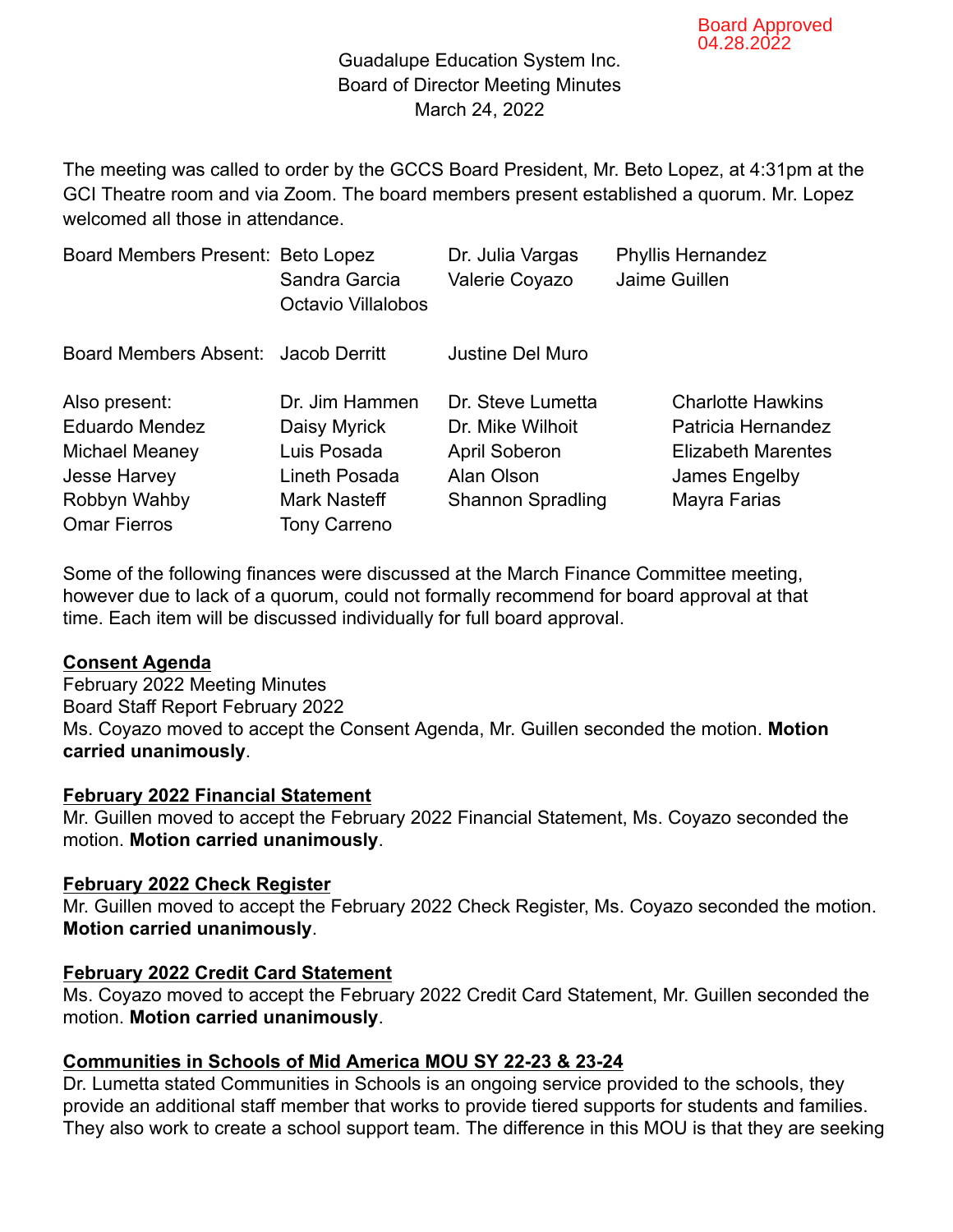a 2 year agreement at \$26,000 a year for a total of \$52,000. Mr. Nasteff stated the MOU needs to indicate Guadalupe Centers Charter Schools not Guadalupe Centers.

Dr. Vargas moved to accept the Communities in Schools of Mid America MOU SY 22-23 & 23-24 with the exception of the correction, Ms. Phyllis Hernandez seconded the motion. **Motion carried unanimously**.

### **BIST Contract for 2022-2023**

Dr. Hammen mentioned that this is a renewal contract for behavioral management services. Mr. Villalobos moved to accept the BIST Contract for 2022-2023, Ms. Coyazo seconded the motion. **Motion carried unanimously**.

## **Adjust Salary for Elementary Assistant Principal**

Dr. Hammen stated Mr. Jesse Harvey started as a teacher to an Assistant Principal Intern, there was an adjustment in salary at that time. He would like to propose an adjustment for the proper pay scale.

Mr. Guillen moved to accept the Adjust Salary for Elementary Assistant Principal, Ms. Phyllis Hernandez seconded the motion. **Motion carried unanimously**.

## **Increase Hours for Administrative Assistant for Special Services**

Dr. Hammen indicated that Ms. Mayra Farias holds this position and has taken on more responsibilities. He proposes to increase the work hours from 36 to 40 hours a week. Mr. Guillen moved to accept the Increase Hours for Administrative Assistant for Special Services, Ms. Coyazo seconded the motion. **Motion carried unanimously**.

## **Proposed Increase Rate for Security Personnel**

Dr. Hammen stated there has been a challenge having security personnel cover some of the schools extracurricular activities and things of that nature. The biggest hurdle is the rate of pay, he proposes to increase the hourly rate from \$38 to \$40 for these types of events.

Ms. Coyazo moved to accept the Proposed Increase Rate for Security Personnel, Ms. Phyllis Hernandez seconded the motion. **Motion carried unanimously**.

# **Addendum for the RWL/Academies Coordinator**

Dr. Lumetta highlighted the amount of students currently enrolled in the program and the additional responsibilities Mr. Keith Schoen oversees. Dr. Hammen stated they would add an addendum to his contract in the amount of \$5,000.

Ms. Coyazo moved to accept the Addendum for the RWL/Academies Coordinator, Mr. Villalobos seconded the motion. **Motion carried unanimously**.

# **Legal Aid Western MO**

Mr. Mendez indicated that Legal Aid Western MO that through the justice in schools initiative which would include free legal services to eligible families. This is free of cost to the school district, the attorneys and staff through this entity are pro bono, this is a good benefit for our families in the district who might need some legal assistance but can't afford it.

Mr. Villalobos moved to accept the Legal Aid Western MO, Ms. Coyazo seconded the motion. **Motion carried unanimously**.

# **Superintendent Report**

**Performance Framework, Monitoring Plan and School Quality Review Process**- Ms. Robbyn Wahby with the Missouri Charter Public School Commission (MCPSC) presented the above presentation to provide how the Commission works and are available to answer any questions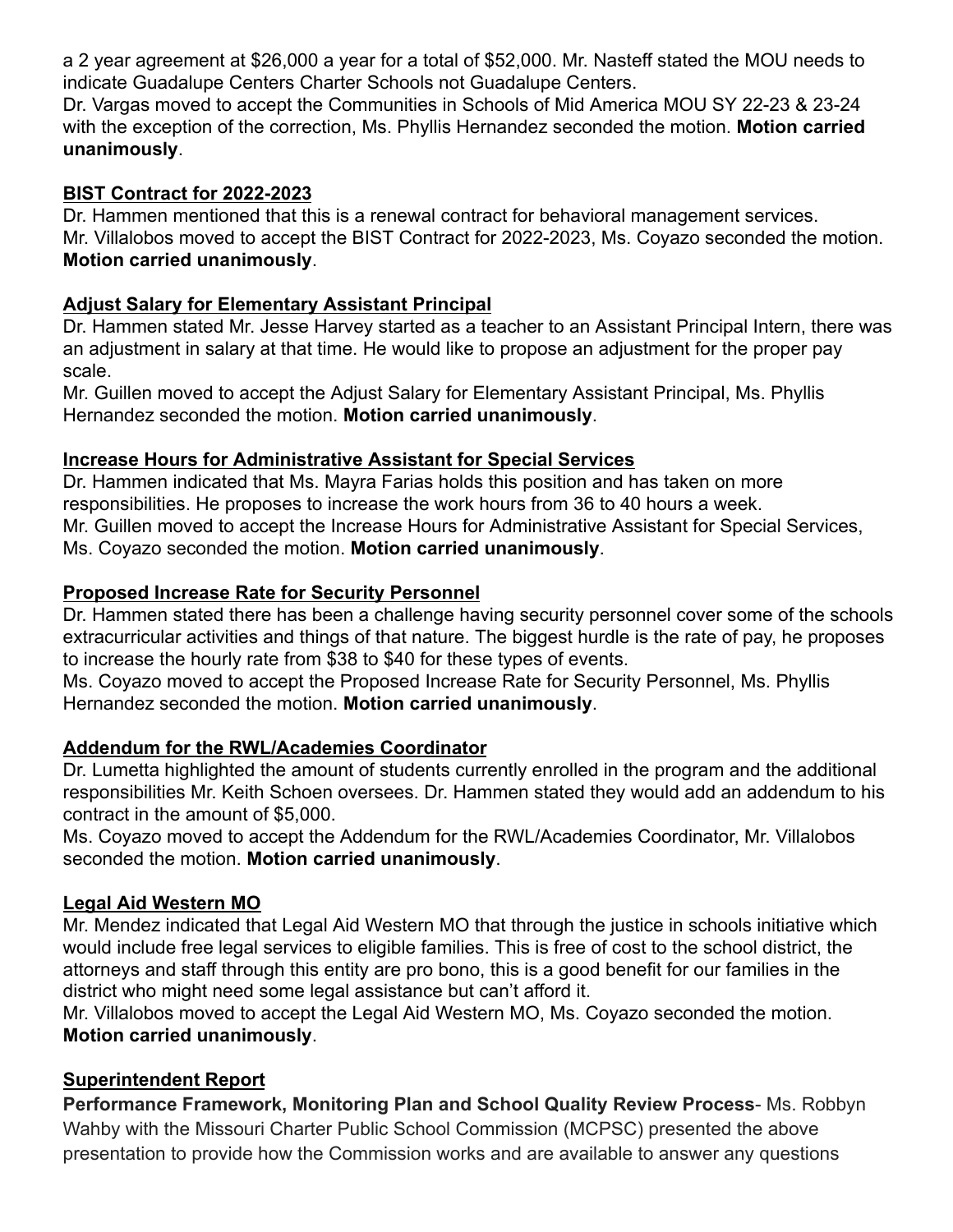regarding their oversight. They do their work based on a Performance Framework of which is a set of standards that all of the schools in their portfolio need to comply with and they measure those. The Performance Framework is built on the national best practice, Missouri Law, MCPSC values and beliefs. It contains key performance measures, metric, specific evidence collected and performance targets.

## **60 Second Success Stories-**

Elementary School- Mrs. Soberon would like to thank their health team. The students will have an opportunity to undergo health screenings through the Healthy Kids Partnership sponsored by Cerner Foundation. Over the course of the next 2 days, around 500 kids were able to get screened. It provides invaluable information on their students and are given free or low cost partnerships with health facilities.

Middle School- Mrs. Posada the school held their art work on Monday. The students were able to sell their artwork. Thank you Ms. Van Hook for organizing this event.

High School- Mr. Meaney mentioned they were able to have their Spring Fling concert. The mariachi band and folkloric dance group were able to perform. One of their seniors, Leonardo Carrasco, who performed a song solo of his own with a guitar. Thank you Mr. Helton for putting this together.

**Strategic Plan Update-** Dr. Lumetta mentioned in February, committees formed to support strategic plan work linked to the 5 pillars: Academic Foundational Practices, Instructional Practices and Professional Growth, Student-Centered Pathways, Supportive Governance and Cohesive Culture. The committees consist of our Board President, CFO, district/building leaders, Instructional Coaches, Parent Liaisons and Counselors. As they dive into the work, they will add teacher reps as well. Pillar Committees met for an hour on March 23 to begin planning. They will meet again in late Spring early Summer.

**Student Attendance Update-** Mr. Mendez stated that 90/90 is the Missouri School Improvement Program (MSIP) is the indicator that shows up on every district's annual performance report from DESE. That is the percentage of students who are present 90% or better. Another measure is the Average Daily Attendance (ADA) and is how schools are funded by taking the total number of hours present divided by the total number of hours possible. The school is currently below the 90/90 indicator due to absences related to COVID. However, the district ADA is currently at 89.9% which is not too far off in a regular school year without COVID of 91-92%. Target enrollment is on track for the 22-23 school year.

**COVID Update/Mark Requirement-** Dr. Hammen stated COVID cases are down in the school district. They follow current CDC guidelines and the health department. He recommends keeping the mask requirement at this time and would like to revisit this at the next board meeting.

# **Operations Report**

Mr. Olson stated the USDA commodity packets are underway, the Food Department will subsidize \$75,000 of 22-23 food budget. The food department produced and served 33,766 meals in February and received \$110,906 in claim amount. Allowable expenses in March, April and a portion of May will be paid by CNEOC funds. Custodial staffing is still an issue, we have 1 full time and 3 part time workers. They are on track to replace the HVAC at the High School to begin on June 1 and complete by the end of July. They are looking to receive information on a rebate of \$12,000 from Evergy. They will use that portion to fix windows and things of that nature.